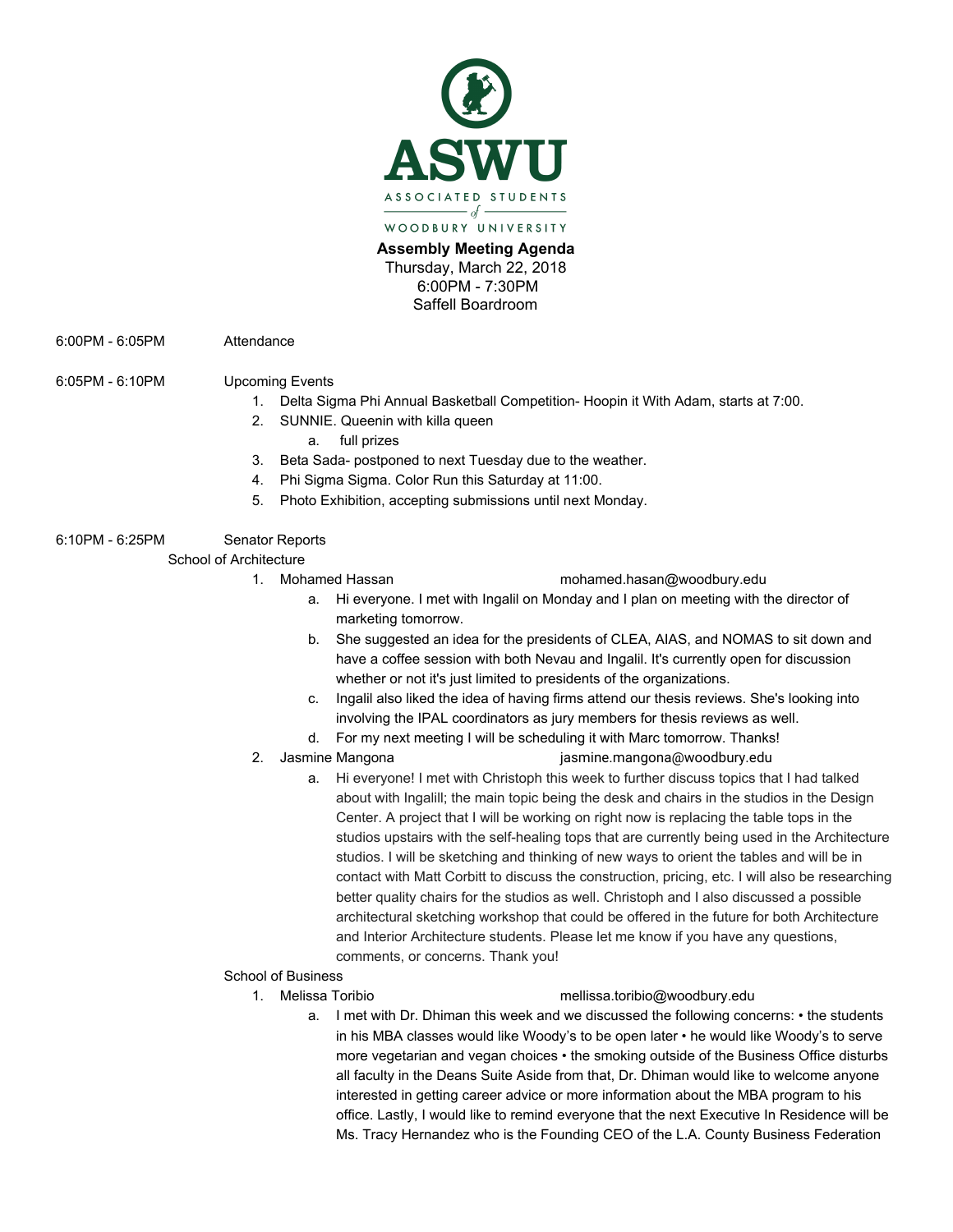(BizFed). She will be here on Tuesday March 27 from 1-4 p.m. If anyone is interested in meeting with her you can contact Joy to schedule an appointment.

- 
- 1. Marie Vanian m[arie.vanian@woodbury.edu](mailto:Marie.vanian@woodbury.edu)
	- a. Due to some scheduling conflict we had to postpone the meeting with Dr. Marques to today at 10.30 am.
	- b. I will also be meeting with the President of Cusumano Real Estate Group to see if we can offer some internships for some business students who would like to have real estate experience my meeting with Michael Cusumano is this morning at 10.00. I will discuss my meeting and results with Dr. Marques tomorrow.
- School of Media, Culture, and Design
	-

### 1. Niomie Glory [niomie.glory@woodbury.edu](mailto:Niomie.Glory@woodbury.edu)

- a. This week I talked to Jennifer Peterson about the poster contest and ways to advertise for the Woodbury University Radio logo. I will continue working with her next week to create some guidelines to have the contest as soon as possible for the logo to be ready by the end of this semester.
- 
- 2. Anna Harrington [anna.harringtonBilu@woodbury.edu](mailto:Anna.HarringtonBilu@woodbury.edu)
	- a. Hello Everyone,
	- b. Over the break I worked with my partner Niome Glory to develop a survey for the Animation students under the MCD Department. After gathering feedback from students, we have created a survey with the purpose of:
	- c. 1. Gaging the needs of the Animation students
	- d. 2. Gathering how many students have comments, concerns, ideas, etc.
	- e. 3. Gathering solutions to any problems, comments, or concerns
	- f. I am unsure of when this survey will be officially released to students, but I will be sure to keep you updated on its progress. I also plan to advertise its launch as well, so keep an eye out. Aside from this, I plan to schedule an appointment with George Larkin, the chair of Film, and meet with him sometime in the next couple of weeks; advising has put a strain on his availability.
	- g. As per usual, if you have any comments, questions, concerns, or want to meet with me please email me, I am more than happy to help.
	- h. Thanks so much!
- College of Liberal Arts
	-

## 1. Akeima Young [akeima.young@](mailto:akeimayoung@hotmail.com)woodbury.edu

- a. Hello assembly, this week I have been working with Cola professors to coordinate our political forum dates there have been difficulties finding a day that works for all professors involved.. I also am beginning to inquire about a merit based scholarship with Cola leadership. If you have any questions or concerns please feel free to email me. Thank you.
- 2. VACANT Please email any recommendations to aswu@woodbury.edu

## Executive Board Reports

- 1. Alexandra Holguin, President alex.holguin@woodbury.edu
- - a. Tuition Break Down Flyer: For those of you that may not recall or were not present about two years ago we had a tuition break down flyer. With the transitions with ASWU executive board and the current faculty of the university we were having trouble getting updated information for this. We have finally been provided with an update of our tuition break down which is as follows with a total University Operational Expenditures of \$48,200,000 in mind from the fiscal year 2017:
		- i. Salaries & Benefits 50%
			- 1. Full-time faculty, part-time faculty, participation adjuncts, full-time administrators, part-time administrators, student and temporary hires
		- ii. Scholarships 20%
			- 1. Institutionally awarded scholarships based on merit and need
		- iii. Capex 3%
			- 1. Capital investments in computer hardware, software, building improvements, furniture & equipment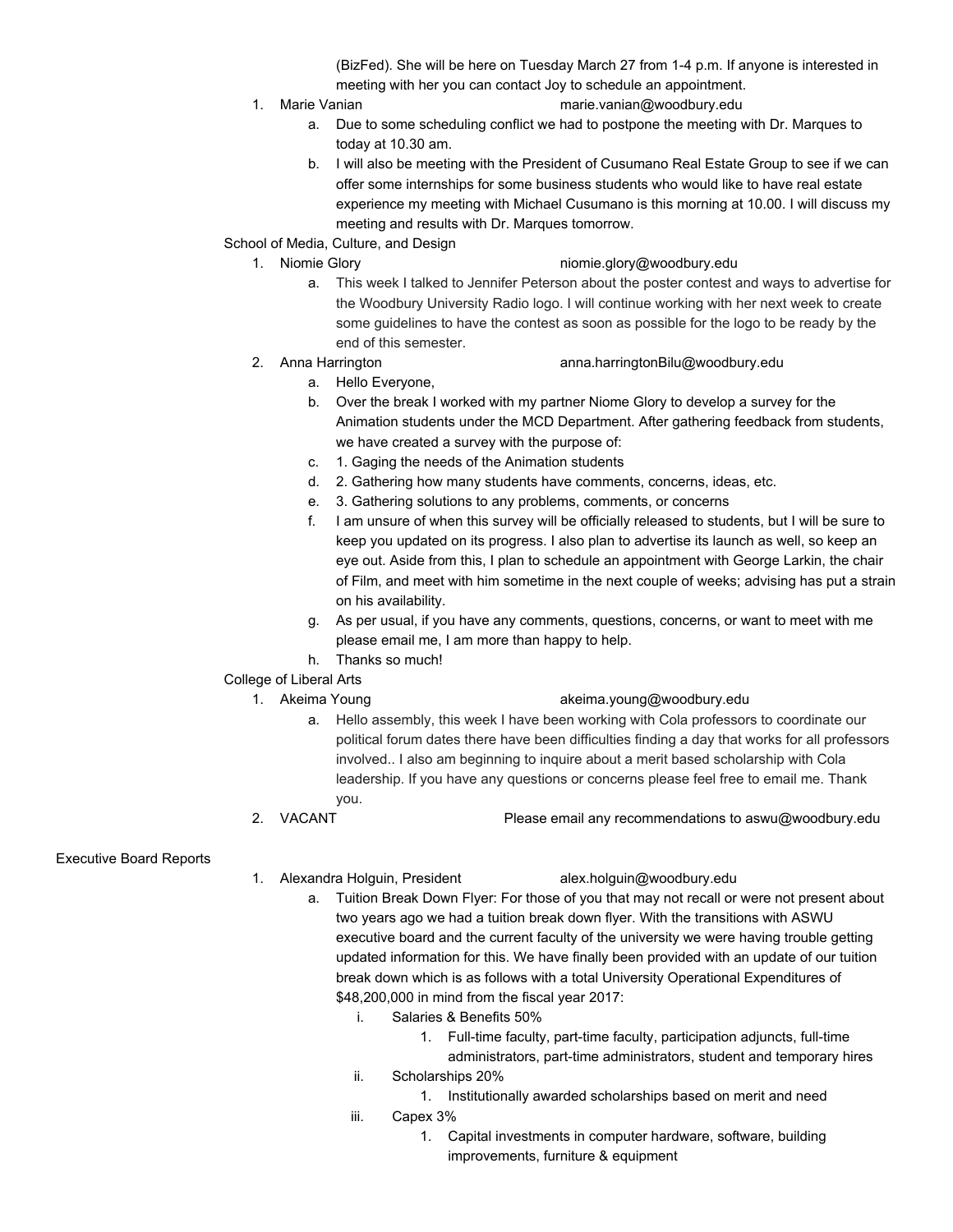- iv. Utilities 2%
	- 1. Electric, water, gas, telephone, and trash
- v. Interest 4%
	- 1. Debt service payment for financing the campus new buildings (current and under construction) and short term liquidity needs
- vi. Food 1%
	- 1. Cost to run Woodys
- vii. Rent 1%
	- 1. Office and classroom space rental
- viii. Other 13%
	- 1. Janitorial, travel equipment rental, training and development, dues & subscriptions, maintenance agreements for software, bad debt, insurance, supplies, legal, graduation, library database, landscape, audit, student activities...etc.
- ix. Consulting and 3rd party services 3%
	- 1. Consulting and outside service
- x. Advertising and Promotion 1%
	- 1. Advertising and promotion, public relations, publications and printing, web site
- xi. Security 2%
	- 1. Cost to run campus security
- xii. Adam and I are working together to translate this information into a flyer we hope to have this up by sometime early next week.
- b. Assembly Semester Schedule: The following is the remainder of the assembly schedule, this is subject to change.
	- i. March 29th- Stevon Lewis
		- 1. Will be discussing stress relief and counselling services.
	- ii. April 5th- John Lewis
		- 1. Will be discussing security and what steps they are taking due to the current political climate.
	- iii. April 12th:Read Constitution Edits
		- 1. This day we hope to provide the constitution read with edits provided by the constitution committee that would follow with a vote due the following assembly.
	- iv. April 19th: Read Bylaw Edits
		- 1. This day we hope to provide the bylaws read with edits provided by the constitution committee that would follow with a vote due the following assembly..
	- v. April 26th: Instill New Officers
		- 1. This day we will instill the new officers with their oath and conclude any items remaining for the semester. Executive Board terms do not conclude until graduation but this includes the responsibilities of representatives.
- 2. William Garcia, Executive VP [william.garcia@woodbury.edu](mailto:william.garcia@woodbury.edu)
	- a. Hi all, I hope you had a fun spring break
	- b. If you guys have not noticed yet, we finally have our outgoing mailbox up. It is mounted on the exterior wall of the central services office to the right of the door.
		- i. You can drop off any outgoing mail you would like to have sent out by Helen when she is not available
		- ii. Make sure when you drop off your mail you have stamps on them, Helen will not send out your mail without stamps and she will not be paying for stamps
	- c. Expect more project updates in the following weeks
- 3. Bennet Cariaga, VP of Finance [bennet.cariaga@woodbury.edu](mailto:bennet.cariaga@woodbury.edu)
	- a. Hi everyone. First things first, as always, OAC. Please keep up with the deadlines, as we are gearing towards the end of the semester. Remember that there is an online document with all deadlines listed and the many changes that appear on it. Be on top of these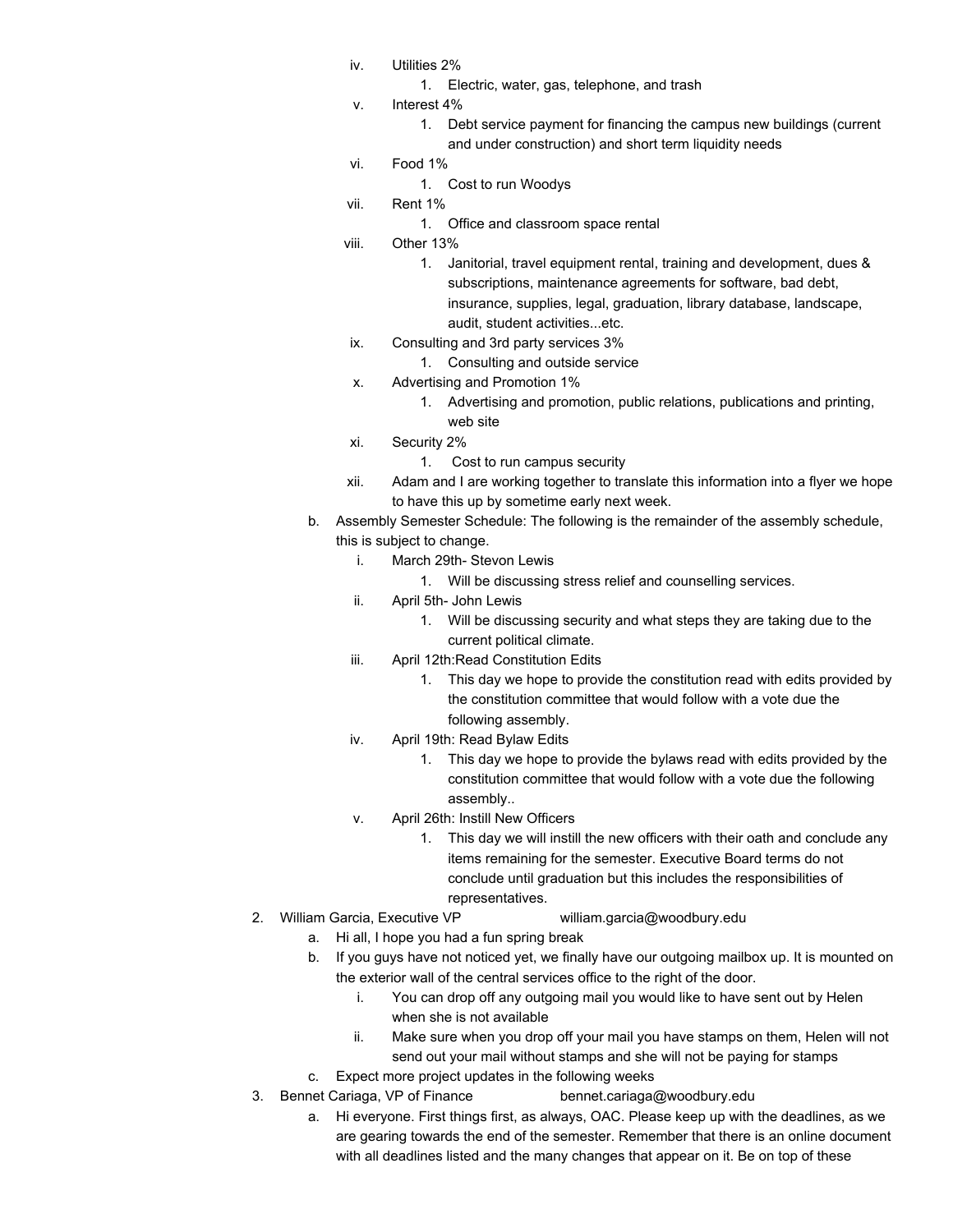events, as we shouldn't have to be reminding or checking if these deadlines are met. As always, please let us know as soon as possible if there are any issues or problems before, during, or after an OAC event.

- b. The Executive Board has approved the following changes/proposals for OAC events:
	- i. Beaux Art Ball by AIAS Event approved for March 24
	- ii. Fresh Produce by Zone V Date changed from April 2nd to April 6th.
	- iii. Woody the Owl Image Contest by Animation Club Event conditionally approved for March 26.
- c. The Fall 2017 semester budget has been broken down and will be uploaded to the ASWU website for all to view. Please view this on your own time and feel free to contact me if you have any questions, comments, or concerns.
- d. Lastly, OAC reconciliations are due for the following:
	- i. Phi Sigma Sigma I Want You to Be Happy Day Monday, March 26th
	- ii. 7500 Club Salsa Dance Night Monday, March 26th
	- iii. Sigma Omega Nu Culture Fest Thursday, March 29th
	- iv. Armenian Students Association Cars, Coffee, Charity Friday, March 30th
- 4. Marta Huo, VP of Student Orgs [marta.huo@woodbury.edu](mailto:marta.huo@woodbury.edu)
	- a. Hello all, hope you are doing well and staying dry in the rain.
	- b. An exciting announcement is that Animation club will be hosting a Woody Animation Contest. This is open to all Woodbury students. Basically to sum it up, you will be designing Woody the owl in a different pose no larger than 4" by 4". There will be three winners with cash price in the form of a Visa gift card and have the chance to have their design to be used by ASWU. We will be marketing this and sending out the guidelines by Friday. Please check it out and help spread the word.
	- c. Also when submitting an invoice, if you have a deposit, you will need to submit a different invoice for the deposit and another one for the remaining amount. You can submit both at the same time.
	- d. Also invoices and check request need to go to Michelle not the business office. If you drop it off at the business office, this will delay the process.
	- e. Thank you
- 5. Adam Ramirez, VP of Marketing [adam.ramirez@woodbury.edu](mailto:adam.ramirez@woodbury.edu)
	- a. Hey everyone, just reminder flyers. Make you sure you are using the correct co sponsor stamp size on your flyers, some of you have blown up the co-sponsor stamp a lot bigger than it should be: thanks for that promotion of ASWU but try to have it the correct size, and not smaller than actual size as well.
	- b. Again, submit both your FREA and flyer at the same time when getting approval, and submit it between 2 and 3 weeks in advance that way flyers are up in time because lately flyers have only been going up a week prior to the event, when it should be 2 weeks in advance.
	- c. FREA/Marketing are due for the following:
		- i. BPWOW Dine Like A Diplomat Today
		- ii. Zone V Fresh Produce Friday, March 23rd
- 6. Autumn Davis, VP of Student Life [autumn.davis@woodbury.edu](mailto:autumn.davis@woodbury.edu)
	- a. So happy to say Woodstock is a little over 2 weeks away! Please be on the lookout for all the teasers and releases on our social media, As we will be revealing artists and vendors almost daily! Flyers will of course be put out as soon as it stops raining. Make sure to invite your friends/family!
		- i. CAB is also looking for woodstock volunteers to help out at the event. This is a good opportunity for service hours if anyone needs them, and there's also swag in it for you as well. Please see me after or send me an email to sign up to be a volunteer!
	- b. Campus Activities Board(CAB) is also accepting applications, my successor, Crystal will be CAB chair next year, and she needs a great team! She is accepting applications via ELECTRONIC SUBMISSION only until March 30. Interviews will be during spirit week, and announcements should be given out some time after woodstock. I encourage everyone to apply, especially new students and people who may not be super involved…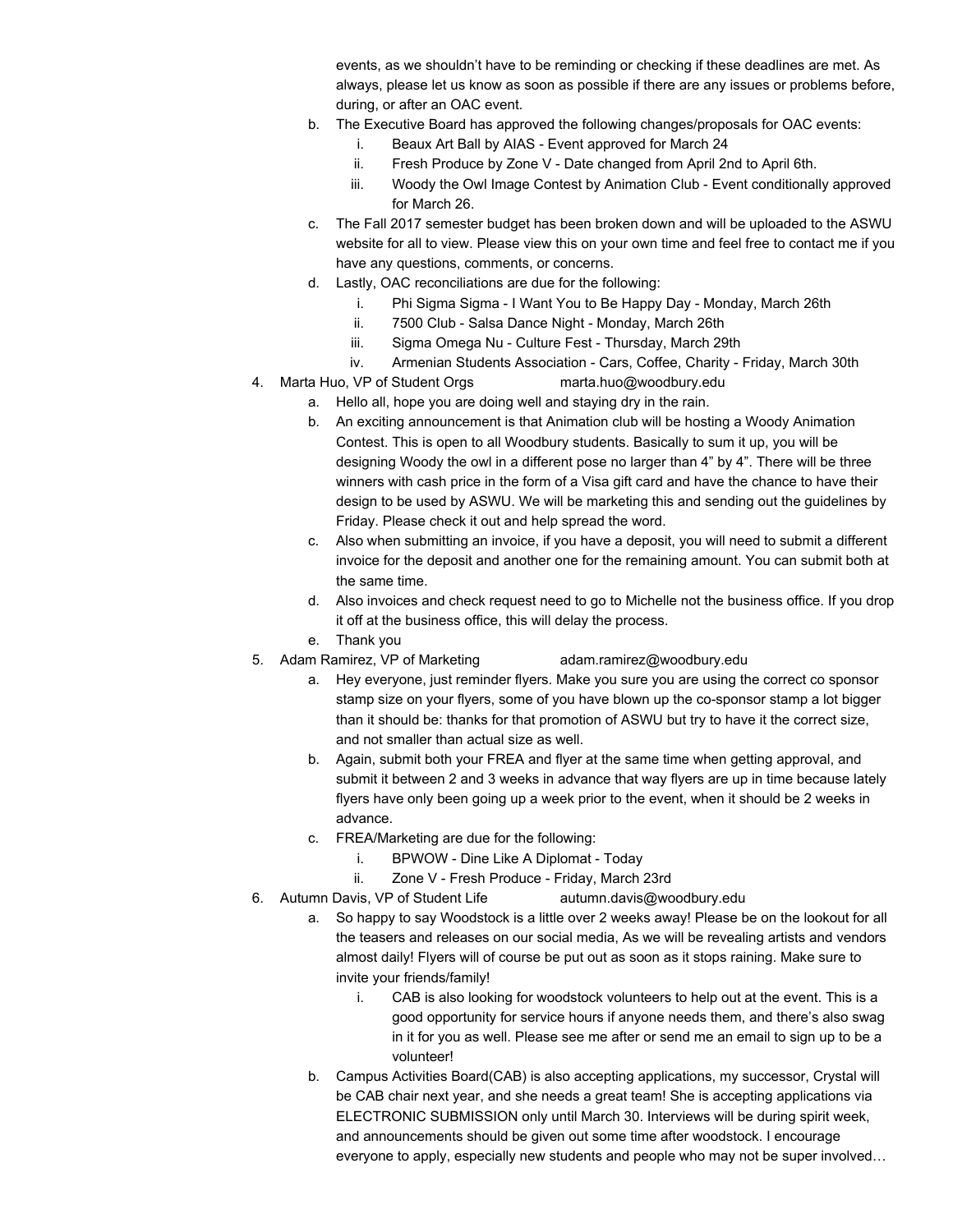it's fun and it's an amazing opportunity. Again, see me after for more info, but you also should've received a campus wide email regarding the process.

c. Our Next big event is LNB… which is set for May 2, 10pm-midnight. At this time I'd like to ask for some suggestions… What do you think the student body would want to have?

### Suggestions:

- 1. Fruit- healthy snacks
- 2. We have cereal last time
- 3. Crepes- Nutella
- 4. Pop corn
- 5. Donut
- 6. Hot cheetos
- 7. Pizza

## 7:40PM - 7:45PM Advisor Report

- a. From Ohio, his partner is an immigration lawyer
- b. He has worked in China, Mexico, Indiana.
- c. Has only been in LA once so is open to food suggestions
- d. Strong believer of protecting the degrees you earn and student advocacy
- e. Has a degree from Indiana.
	- i. These universities have grown since graduating, elevating his degrees
- f. You can talk to him about what things can make woodbury better and this helps your degree as well
- g. Come in and introduce yourself he is located in Mauro's old office in student affairs Comments:
	- 1. IIDA will share a google maps link with suggestions of things to do in Los Angeles
- 2. Kelli Ross
	- a. Good to see you all.

## 6:45PM - 6:15PM Forum Topic: Spirit Week

## 1. Updates

- a. Thanks to those who have signed up to table during spirit week. The deadline to request OAC is tomorrow by 11pm so please email both me and Bennet the request as soon as possible.
- 2. Event Sign Ups
	- a. I am going to double confirm with those who have signed up. So I'm going to read off by each day, please confirm with me if you are still going to be doing the activity on these days along with if you have send in your request or not.
		- i. Monday: ART
			- 1. Sigma Omega Nu henna
			- 2. Accounting Society face painting
			- 3. Moria poem bookmark
			- 4. Psychology Student Association coloring
			- 5. Unity canvas
			- 6. BPWOW canvas bag
			- 7. Delta Sigma Phi caricatures- need to send OAC request
		- ii. Tuesday: SPORTS
			- 1. Sigma Omega Nu jump ropes
			- 2. BPWOW goal game
			- 3. Delta ultimate frisbee- need to send OAC request
			- 4. Phi Sigma Sigma- Volleyball (dont need OAC, just need the net to be up)
		- iii. Wednesday: ORG ROW

1. Dustin Brentlinger dustin.brentlinger@woodbury.edu